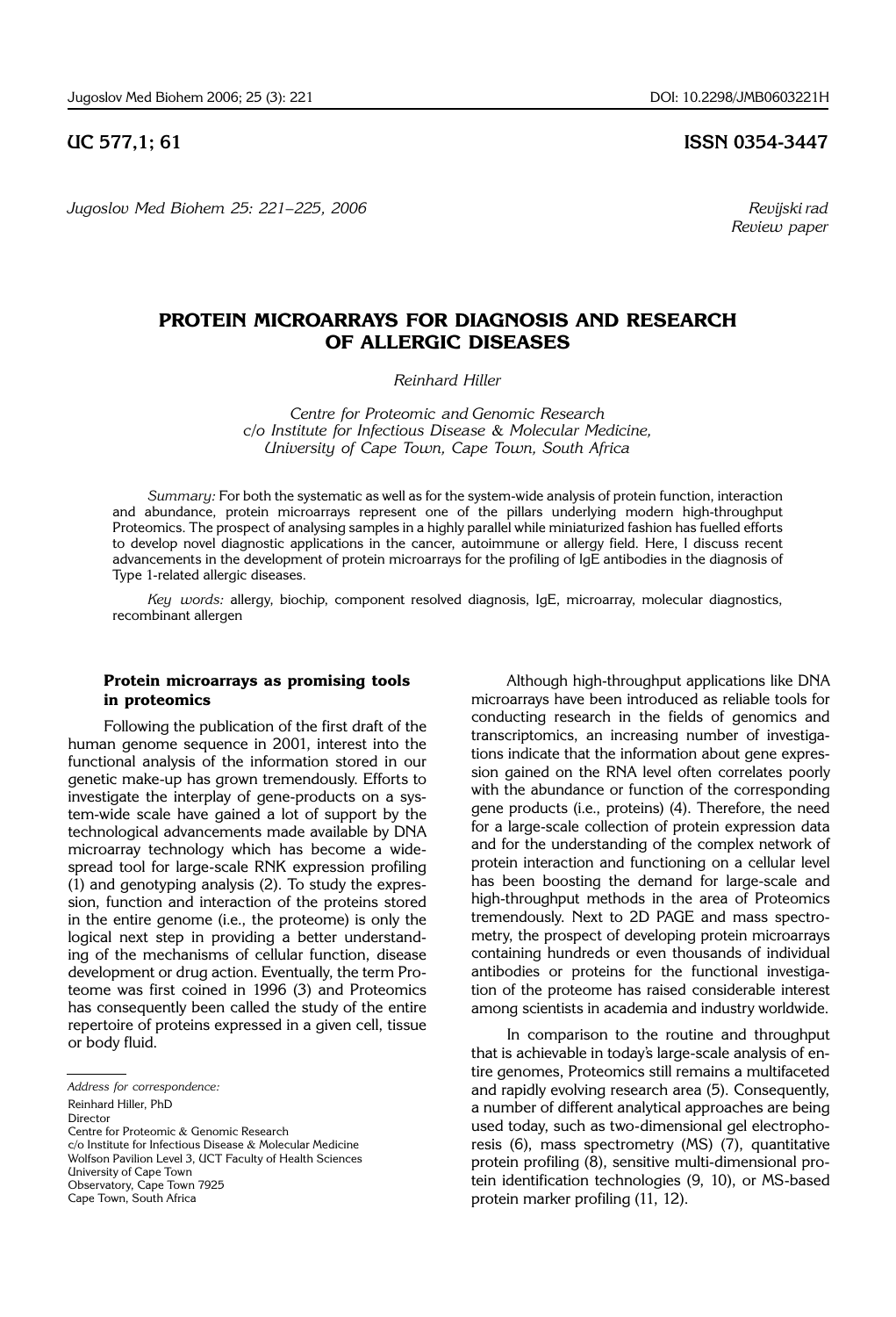Protein microarrays, i.e. multiplex solid-phase immunoassays in a miniaturized form, represent just one of the emerging application in Proteomics (13, 14). In principle, protein biochips are the counterparts of DNA biochip technology, using spatially separated and individually addressable microspots of antibodies (15), proteins (16), small molecules (17) or cell extracts (18) contained in a microarray to monitor the function, interaction or expression of (protein) analytes of interest. Apart from the power of analyzing protein function on the proteome level, the prospect of developing diagnostic applications has become an attractive goal for researchers in the protein microarray field. For the development of novel diagnostic applications, protein microarray technology has been employed to immobilize purified (natural or recombinant) antigens or antibodies as capturing agents for the screening of analytes (e.g. IgEs or IgGs) in the serum of diseased patients. Examples include the monitoring of autoantibody responses in autoimmune diseases (19, 20), *alopecia areata* (21), diabetes (22), systemic lupus erythematosus (23), allergy (16, 24 $-26$ ), cancer (27), rheumatoid arthritis (28), and the profiling of linear allergen epitopes (29, 30).

Like their DNA biochip counterparts, protein microarrays are usually built on planar substrates, such as high-quality glass microscopy slides, silicon wafers or plastic devices. For the stable and functional immobilisation of proteins, the surface of the substrate is usually modified in order to bind protein compounds in a stable and biologically active manner. The latter is achieved by adding chemical modifications to the surface, or by the application of 3D-like functional layers, such as nitrocellulose or hydrogels. Different types and numbers of capture molecules (e.g. native or recombinant proteins, antibodies, peptides or aptamer molecules) are subsequently microarrayed on these substrates by robotic equipment in order to create individually addressable reaction sites (spots, features). Each of these (usually)  $\mu$ m-sized spots is later employed in a miniaturised ligand binding assay where each biological interaction can subsequently be monitored by applying specific detection antibodies (e.g. labelled with a fluorescence dye) combined with sensitive detection methods (e.g. fluorescence laser scanning microscopes). As a result fluorescence images are produced, and the signal intensities of each spot can be used for analyte quantification, to determine protein expression levels, or to monitor the function of specific enzyme-substrate pairs (31). Although the concept of miniaturised ligand binding assays was described almost 15 years ago (32), current technological solutions for developing protein microarrays have mostly remained in a conceptual state. Among several reasons, this is due to the high level of complexity intrinsic to the antigens employed in miniaturised assays (e.g. size, charge, solubility, surface activity, 3D structure), the lack of efficient high-throughput recombinant protein expression platforms or the difficulty of raising antigen-specific binding agents against the epitope complexity found in entire proteomes.

### **Type 1 allergic diseases**

Type 1 IgE-related allergy represents a major health burden of industrialised nations (USA, Europe and Japan) where an estimated 25% of the population suffers from IgE-mediated atopic diseases (e.g. asthma, rhinitis, atopic dermatitis, conjunctivitis, or sinusitis). Type 1 allergy is initiated by the generation of IgE antibodies in response to the primary contact of an allergen (e.g. pollen) with the immune system of a potential patient. Following subsequent allergen exposure, allergen-immune complexes formed on mast cells or basophils induce the pathomechanism of allergy, culminating in the release of biological mediators (e.g. histamines or leukotrienes) and the generation of the well-known symptoms of allergy  $(e.a.$  rhinitis, asthma, anaphylaxis). More than  $40$ years ago, IgE antibodies were identified as central mediators of allergic diseases (33), and the first concomitant *in vitro* diagnostic tests for allergy were designed based on the detection of IgE in the serum of allergic patients (34). For the development of these tests, allergenic material is typically immobilised onto a solid phase, such as the well of a micro-plate, a nitrocellulose membrane, or the surface of a glass slide. Subsequently, the patient's serum is incubated in the presence of immobilised allergen(s), and specific IgE is adsorbed and retained at the surface. Bound IgE is then detected by a specific anti-IgE antibody, bearing a label (e.g. fluorescence or HRP) to generate quantitative results.

### **Protein microarrays for the profiling of allergen**-**specific antibodies**

The idea of employing protein microarrays to study the presence of disease-related antibodies in blood samples is attractive. Recently, the principle of microarray technology has been adopted to the diagnosis of allergen-specific IgE antibodies  $(16, 24-26)$ . For several decades, diagnosis of type I allergic diseases was performed by assays based on the principle of the radioallergosorbent test (RAST). RAST was originally introduced in 1967 (34), shortly after the discovery of IgE antibodies (33, 35). Advances in the field of molecular allergology originating in the 1990s have lead to the identification of many common disease-eliciting allergens in molecular form. These allergens have been characterized on the DNA and protein levels and many have been produced in recombinant form (36). Eventually, panels of recombinant allergens have been created that comprise the epitope complexity of the corresponding allergen sources, for diagnostic and therapeutic purposes  $(37-39)$ .

Based on the availability of recombinant allergens, the concept of component resolved diagnosis (CRD) has been introduced (40). Based on CRD, specific immunotherapy (SIT) can be performed using exactly those allergens that have been identified as the disease-eliciting source. An important advan-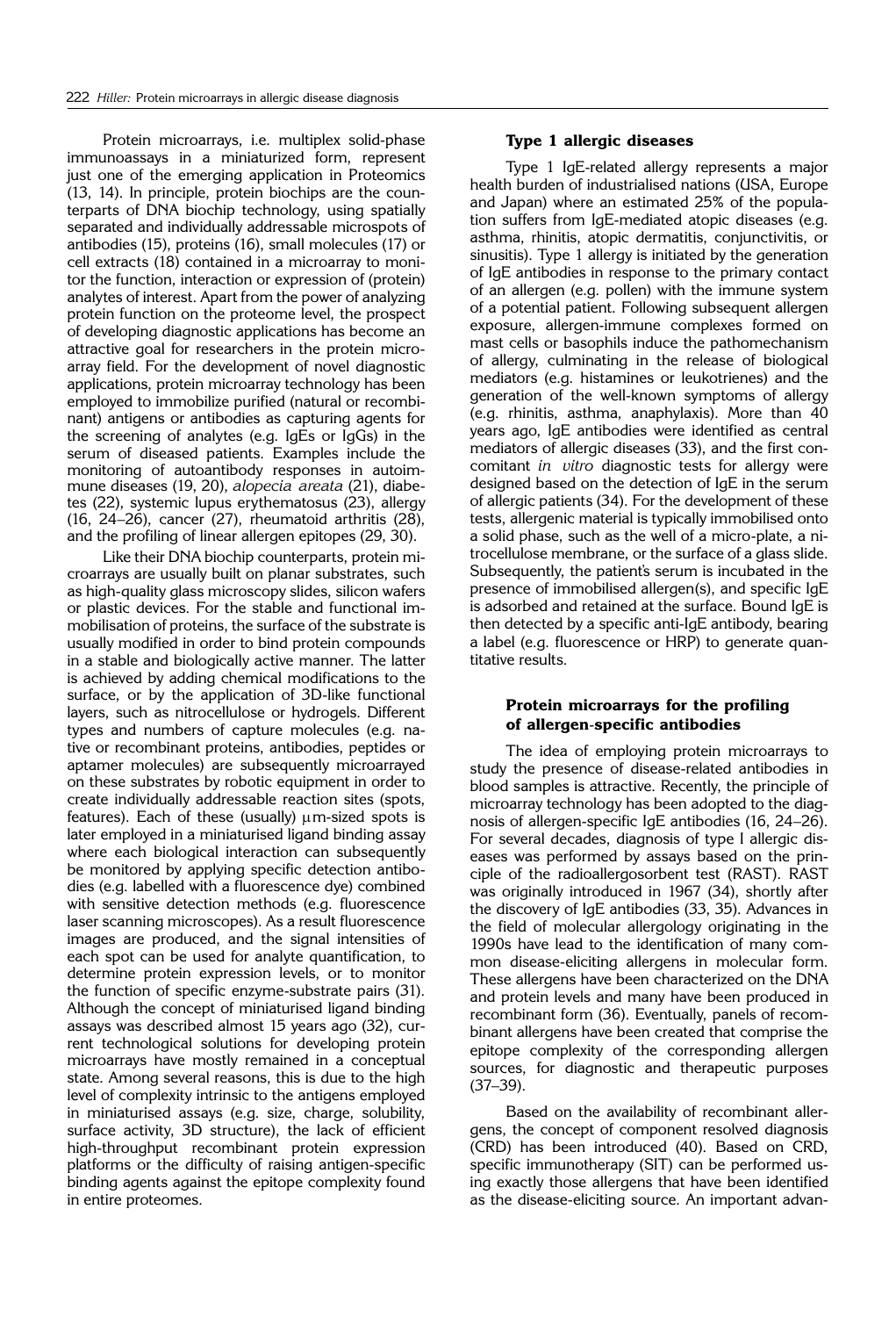tage of such a component-resolved immunotherapy (CRIT) approach is the fact that allergic patients can be treated according to their unique reactivity profile (41). In a number of studies, it has been shown that the combination of recombinant allergens with protein microarray technology adds significant benefits to the microarray-based diagnostic approach (16, 42): (i) the IgE reactivity profile of individual patients to a large number of allergen components can be obtained reliably in a miniaturized format; (ii) microarray-based IgE testing correlates well with state-of-the-art techniques like ELISA, immunoblot or RAST; (iii) allergen panels can be extended or modified easily to develop population-, region- or disease-specific arrays.

## **The benefits and future of microarray-based allergy testing**

In contrast to conventional allergy diagnosis, allergen microarrays are multi-analyte tests that permit the simultaneous analysis of large numbers of allergens in a single step. Also, in comparison with other *in vitro* IgE analytical procedures (e.g. ELISA), the fabrication of allergen microarrays consumes only minute amounts of purified or recombinant proteins and can be done in fairly automated batch procedures. Therefore, the resulting biochip-based applications turn out to be cost-effective and can be assessed in accordance with state-of-the-art requirements for laboratory and *in vitro* diagnostic testing (e.g. reproducibility or accuracy). In addition to the low amounts of biological material required for manufacturing, allergen microarrays typically employ only ml-amounts of clinical samples (such as venous or capillary serum) for the generation of a comprehensive allergen-specific IgE reactivity profile. The latter is especially beneficial in clinical settings where infants and small children have to be analyzed in a routine manner. Above that, the use of different fluorescence labels in combination with individual specific detection antibodies permits the measurement of several analytical parameters (e.g. allergen-specific IgEs and IgGs) in a single assay (43). Differential quantitative monitoring of IgE and IgG antibodies against a large number of allergen molecules will potentially improve the monitoring of immunotherapy when assessing component-based therapeutic applications or potential side effects (e.g. novel sensitisation acquired during immunotherapy). In addition to that, for the development of CRD-based tests, the expandability of the microarray format permits the employment of allergen panels that comprehensively represent the epitope repertoire of the respective natural sources.

From a diagnostic point of view, it is mandatory for allergen microarrays to be validated carefully against the complex background of clinically well-defined phenotypes. In order to achieve efficient clinical studies, it will be important to create allergen microarray panels that contain IgE binding epitope repertoires similar or identical to those occurring in the natural disease-eliciting sources. Prior to providing access to a universal panel of the relevant allergen molecules in sufficient number and quality, hybrid microarrays of selected extracts plus available components may prove most sufficient to create reliable diagnostic results. These »Allergome« microarrays containing the most relevant disease-eliciting sources for screening purposes will represent a primary means to determine region-, population- or disease-specific patterns of allergen-specific IgE reactivity. When employed in epidemiological or clinical studies, these comprehensive screening tools will reveal novel marker allergens for vaccine development, and can be used to identify customised allergen panels to assemble (personalised) diagnostic tests of improved predictive value. The development of specific immunotherapy solutions based on hypoallergenic forms of major allergens (e.g. Bet v 1) is slowly reaching a stage where novel therapeutic applications are being assessed in large clinical trials (44). Especially for this type of treatment, the availability of CRD tests employing the same type of molecules will prove beneficial. However, com ponent-based immunotherapy is still in an early stage of clinical validation, and the first recombinant allergens for therapy are only expected in several years. Nevertheless, allergen microarrays can be used to unveil patterns of major and minor allergen reactivities within a comprehensive portfolio of disease-eliciting sources (e.g. pollen, mites, mo ulds, animal dander, food) and may therefore exhibit the potential to create individual formulations of extracts for specific immunotherapy already today. Subsequently, allergen microarrays could be employed in a »pharmacoproteomics« approach to monitor the efficacy of specific immunotherapy (e.g. by simultaneously measuring the up or down-regulation of allergen-specific IgE/IgG antibodies in the course of the therapy).

In conclusion, the benefits of protein microarray technology for research and diagnosis of allergic diseases will be fully embraced when the power of massively parallel generation of disease-related antibody binding patterns is exploited in the context of discovery-driven/hypothesis-generating scientific initiatives, directly aiming at an improved understanding of the biological mechanisms underlying allergies, as well as for the development of novel diagnostic and therapeutic applications.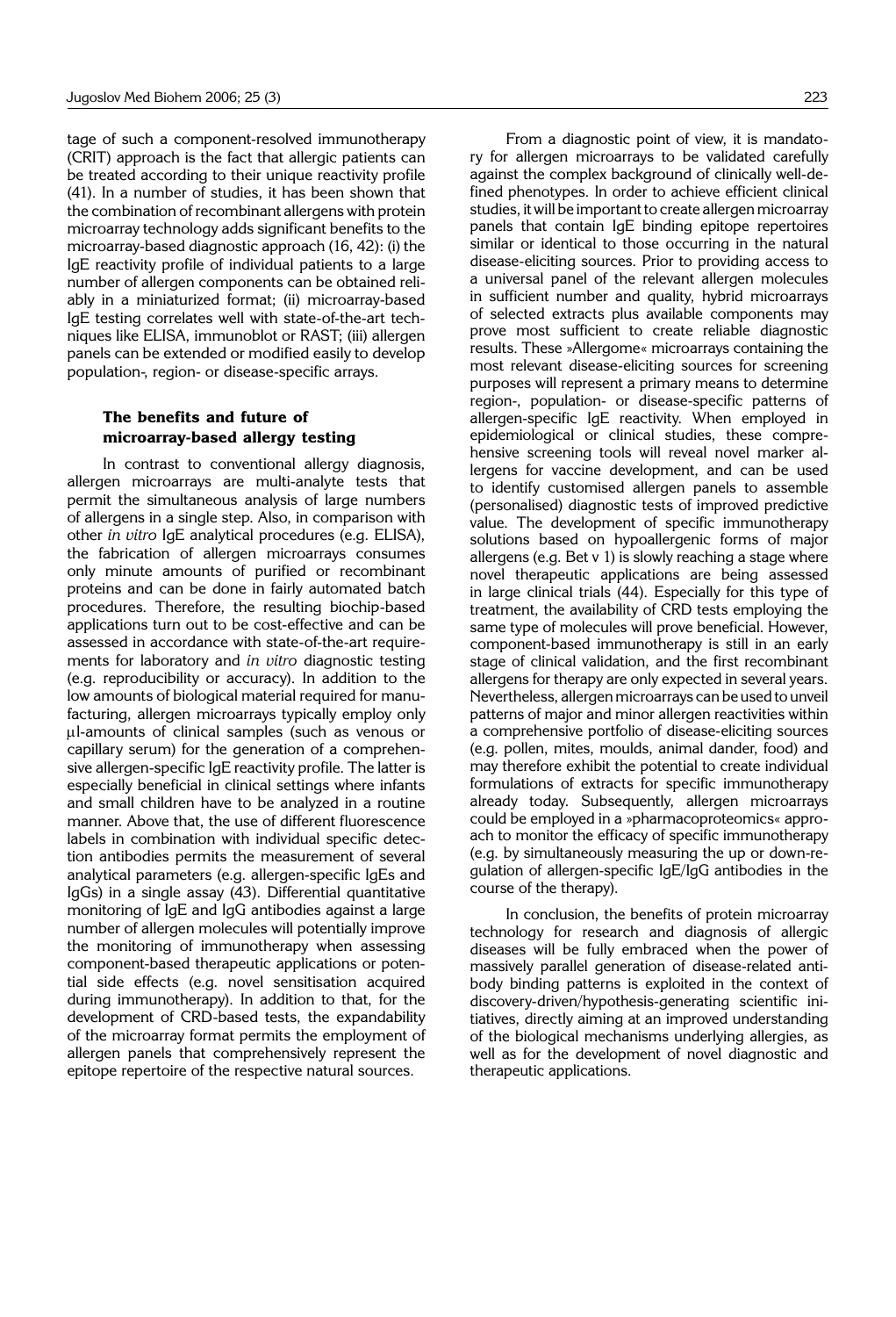# PROTEINSKI MIKROREDOVI U DIJAGNOZI I ISTRAŽIVANJU ALERGIJSKIH OBOLJENJA

*Reinhard Hiller*

*Centre for Proteomic* & *Genomic Research c/o Institute for Infectious Disease* & *Molecular Medicine Wolfson Pavilion Level 3, UCT Faculty of Health Sciences University of Cape Town*

*Kratak sadr`aj:* Mikroredovi proteina predstavljaju jedan od osnovnih postulata moderne proteomike, kako u cilju sistematizacije, tako i radi sistemske analize funkcija, interakcija i količine proteina. Mogućnost analiziranja uzoraka u minijaturnom obliku podstakla je napore za razvijanje novih dijagnostičkih pristupa u lečenju raka, autoimunih oboljenja i alergija. U ovom radu biće razmotrena najnovija dostignuća u razvoju proteinskih mikroredova za profilisanje IgE antitela u dijagnozi alergijskih oboljenja tipa 1.

Ključne reči: alergija, biočip, komponentno-razrešiva dijagnoza, IgE, mikrored, molekularna dijagnostika, rekombinantni alergen

#### **References**

- 1. Rhodes DR, Chinnaiyan AM. Integrative analysis of the cancer transcriptome. Nat Genet 2005; 37: (Suppl): S31-37.
- 2. Syvanen AC. Toward genome-wide SNP genotyping. Nat Genet 2005; 37: (Suppl): S5-10.
- 3. Wilkins MR, Pasquali C, Appel RD, Ou K, Golaz O, Sanchez JC, Yan JX, Gooley AA, Hughes G, Humphery-Smith I, Williams KL, Hochstrasser DF. From proteins to proteomes: large scale protein identification by two- -dimensional electrophoresis and amino acid analysis. Biotechnology (N Y), 1996; 14: 61-5.
- 4. Gygi SP, Rochon Y, Franza BR, Aebersold R. Correlation between protein and mRNA abundance in yeast. Mol Cell Biol 1999; 19: 1720-30.
- 5. Tyers M, Mann M. From genomics to proteomics. Nature 2003; 422: 193-7.
- 6. Gorg A, Weiss W, Dunn MJ. Current two-dimensional electrophoresis technology for proteomics. Proteomics 2004; 4: 3665-85.
- 7. Aebersold R, Mann M. Mass spectrometry-based proteomics. Nature 2003; 422: 198-207.
- 8. Gygi SP, Rist B, Gerber SA, Turecek F, Gelb MH, Aebersold R. Quantitative analysis of complex protein mixtures using isotope-coded affinity tags. Nat Biotechnol 1999; 17: 994-9.
- 9. Washburn MP, Wolters D, Yates JR 3rd. Large-scale analysis of the yeast proteome by multidimensional protein identification technology. Nat Biotechnol 2001; 19: 242-7.
- 10. Durr E, Yu J, Krasinska KM, Carver LA, Yates JR, Testa JE, Oh P, Schnitzer JE. Direct proteomic mapping of the lung microvascular endothelial cell surface *in vivo* and in cell culture. Nat Biotechnol 2004; 22: 985-92.
- 11. Wright ME, Han DK, Aebersold R. Mass spectrometry-

based expression profiling of clinical prostate cancer. Mol Cell Proteomics 2005; 4: 545-54.

- 12. Petricoin EF, Ardekani AM, Hitt BA, Levine PJ, Fusaro VA, Steinberg SM, Mills GB, Simone C, Fishman DA, Kohn EC, Liotta LA. Use of proteomic patterns in serum to identify ovarian cancer. Lancet 2002; 359: 572-7.
- 13. Dufva M, Christensen CB. Diagnostic and analytical applications of protein microarrays. Expert Rev Proteomics 2005; 2: 41-8.
- 14. Harwanegg C, Hiller R. Protein microarrays in diagnosing IgE-mediated diseases: spotting allergy at the molecular level. Expert Rev Mol Diagn 2004; 4: 539-48.
- 15. Ivanov SS, Chung AS, Yuan ZL, Guan YJ, Sachs KV, Reichner JS, Chin YE. Antibodies immobilized as arrays to profile protein post-translational modifications in mammalian cells. Mol Cell Proteomic 2004; 3: 788-95.
- 16. Hiller R, Laffer S, Harwanegg C, Huber M, Schmidt WM, Twardosz A, Barletta B, Becker WM, Blaser K, Breiteneder H, Chapman M, Crameri R, Duchene M, Ferreira F, Fiebig H, Hoffmann-Sommergruber K, King TP, Kleber-Janke T, Kurup VP, Lehrer SB, Lidholm J, Muller U, Pini C, Reese G, Scheiner O, Scheynius A, Shen HD, Spitzauer S, Suck R, Swoboda I, Thomas W, Tinghino R, Van Hage-Hamsten M, Virtanen T, Kraft D, Muller MW, Valenta R. Microarrayed allergen molecules: diagnostic gatekeepers for allergy treatment. FASEB  $J$  2002; 16: 414-6.
- 17. Winssinger N, Ficarro S, Schultz PG, Harris JL. Profiling protein function with small molecule microarrays. Proc Natl Acad Sci USA, 2002; 99: 11139-44.
- 18. Liotta LA, Espina V, Mehta AI, Calvert V, Rosenblatt K, Geho D, Munson PJ, Young L, Wulfkuhle J, Petricoin EF 3rd. Protein microarrays: meeting analytical challenges for clinical applications. Cancer Cell 2003; 3: 317-25.
- 19. Robinson WH, DiGennaro C, Hueber W, Haab BB, Kamachi M, Dean EJ, Fournel S, Fong D, Genovese MC, De Vegvar HE, Skriner K, Hirschberg DL, Morris